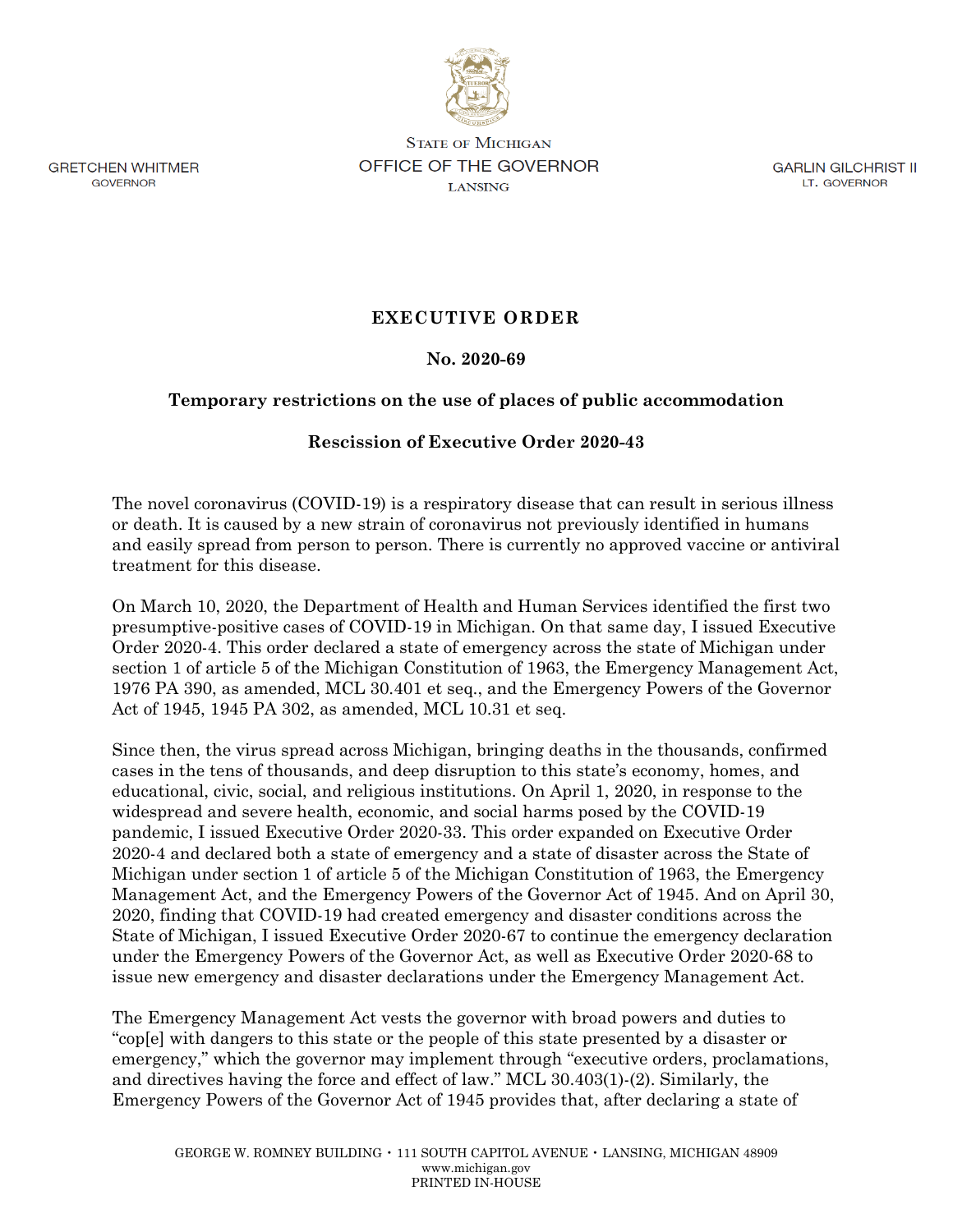emergency, "the governor may promulgate reasonable orders, rules, and regulations as he or she considers necessary to protect life and property or to bring the emergency situation within the affected area under control." MCL 10.31(1).

To mitigate the spread of COVID-19, protect the public health, and provide essential protections to vulnerable Michiganders, it is reasonable and necessary to impose limited and temporary restrictions on the use of places of public accommodation.

Executive Order 2020-20 imposed such restrictions, which were then supplemented by the restrictions on in-person work, travel, and gatherings imposed by Executive Order 2020-42. Executive Orders 2020-20 and 2020-42 were then replaced by Executive Orders 2020-43 and 2020-59, respectively. Because these restrictions on places of public accommodation remain reasonable and necessary to suppress the spread of COVID-19 and protect the public health and safety of this state and its residents, this order extends their duration to May 28, 2020. With this order, Executive Order 2020-43 is rescinded.

Acting under the Michigan Constitution of 1963 and Michigan law, I order the following:

- 1. Effective immediately and continuing until May 28, 2020 at 11:59 pm, the following places of public accommodation are closed to ingress, egress, use, and occupancy by members of the public:
	- (a) Restaurants, food courts, cafes, coffeehouses, and other places of public accommodation offering food or beverage for on-premises consumption;
	- (b) Bars, taverns, brew pubs, breweries, microbreweries, distilleries, wineries, tasting rooms, special licensees, clubs, and other places of public accommodation offering alcoholic beverages for on-premises consumption;
	- (c) Hookah bars, cigar bars, and vaping lounges offering their products for onpremises consumption;
	- (d) Theaters, cinemas, and indoor and outdoor performance venues;
	- (e) Libraries and museums;
	- (f) Gymnasiums, fitness centers, recreation centers, indoor sports facilities, indoor exercise facilities, exercise studios, and facilities offering non-essential personal care services;
	- (g) Casinos licensed by the Michigan Gaming Control Board, racetracks licensed by the Michigan Gaming Control Board, and Millionaire Parties licensed by the Michigan Gaming Control Board; and
	- (h) Places of public amusement not otherwise listed above.

Places of public accommodation subject to this section are encouraged to offer food and beverage using delivery service, window service, walk-up service, drive-through service, or drive-up service, and must use precautions in doing so to mitigate the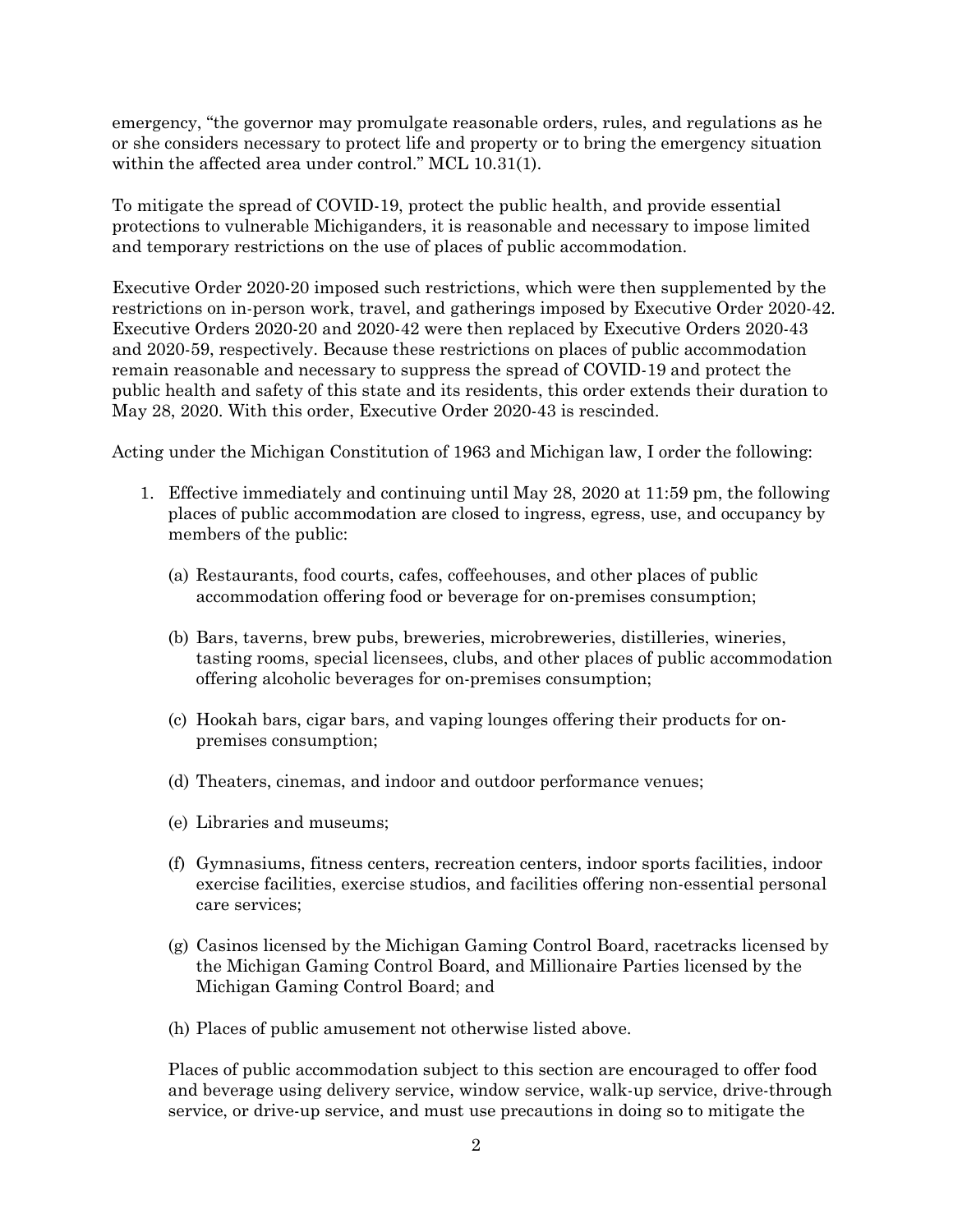potential transmission of COVID-19, including social distancing. In offering food or beverage, a place of public accommodation subject to this section may permit up to five members of the public at one time in the place of public accommodation for the purpose of picking up their food or beverage orders, so long as those individuals are at least six feet apart from one another while on premises.

This section does not prohibit an employee, contractor, vendor, or supplier of a place of public accommodation from entering, exiting, using, or occupying that place of public accommodation in their professional capacity.

- 2. The restrictions imposed by this order do not apply to any of the following:
	- (a) Places of public accommodation that offer food and beverage not for on-premises consumption, including grocery stores, markets, convenience stores, pharmacies, drug stores, and food pantries, other than those portions of the place of public accommodation subject to the requirements of section 1;
	- (b) Health care facilities, residential care facilities, congregate care facilities, and juvenile justice facilities;
	- (c) Crisis shelters or similar institutions; and
	- (d) Food courts inside the secured zones of airports.
- 3. For purposes of this order:
	- (a) "Non-essential personal care services" includes but is not limited to hair, nail, tanning, massage, traditional spa, tattoo, body art, and piercing services, and similar personal care services that require individuals to be within six feet of each other. This does not include services necessary for medical treatment as determined by a licensed medical provider.
	- (b) "Place of public accommodation" means a business, or an educational, refreshment, entertainment, or recreation facility, or an institution of any kind, whether licensed or not, whose goods, services, facilities, privileges, advantages, or accommodations are extended, offered, sold, or otherwise made available to the public. Place of public accommodation also includes the facilities of private clubs, including country clubs, golf clubs, boating or yachting clubs, sports or athletic clubs, and dining clubs.
	- (c) "Place of public amusement" means a place of public accommodation that offers indoor services or facilities, or outdoor services or facilities involving close contact of persons, for amusement or other recreational or entertainment purposes. A place of public amusement includes an amusement park, arcade, bingo hall, bowling alley, indoor climbing facility, skating rink, trampoline park, and other similar recreational or entertainment facilities.
- 4. The director of the Department of Health and Human Services, the Michigan Liquor Control Commission, and the executive director of the Michigan Gaming Control